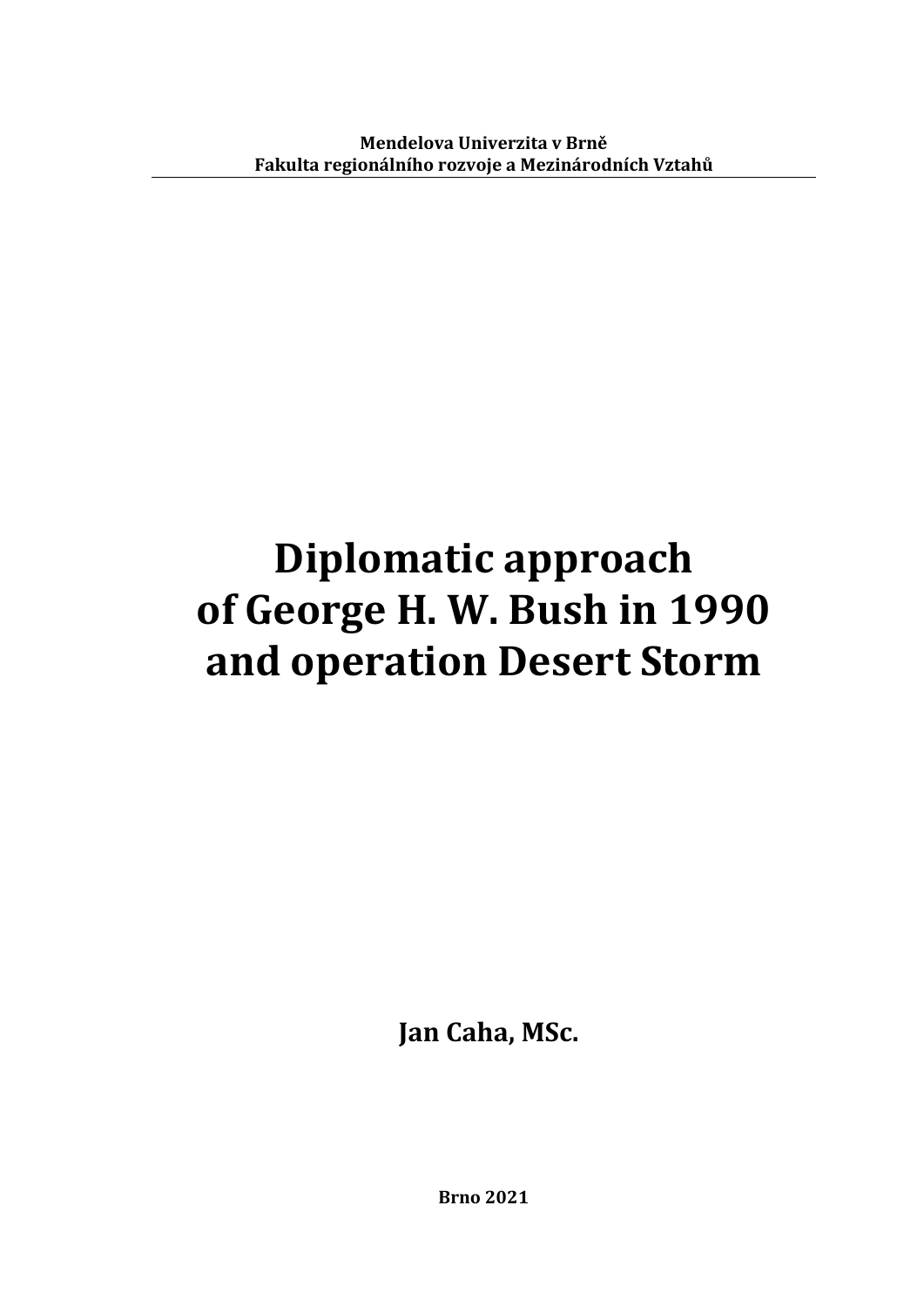#### **Abstract**

President George H.W. Bush supposed to have relatively weak mandate compared to his predecessor. However when facing the arising crisis in the Gulf he proved not only clear vision of foreign but also a masterpiece of an international diplomacy putting together not only the clear mandate of the UN Security Council but also a coalition of 39 states with different motivations, religious and politic background to quickly execute all the UN resolutions. Keeping especially Israel out of this coalition even after being attacked by SCUD missiles was another prove of advanced diplomacy.

#### **Key Words**

1st Gulf War, Desert Shield, Operation Desert Storm, Ultimate, Hostages, UN resolutions, diplomacy, ceasefire, peace treaty

#### **Abbreviations**

AWACS – Airborne Warning and Control Center

BVR – Beyond Visual Range (shot by self-driven rocket on target visible by radar)] CVBG – Carrier Vessel Battle Group: 6 deployed in gulf war – in peace times 2 – 3

IFF – Identification Friend or Foe – military transponder with secret codes

KIA – Killed in Action

KTO – Kuwaiti Theatre of Operations - under U.S. Central Command

GPS – Global Positioning System (used only by military by then)

MEF – Marine Expeditionary Forces

MIA – Missing in action (mostly POW)

POW – Prisoner of war

Ret. – retired from active duty (may stay in reserve) = allowed to say personal view ROE – Rules of Engagement (using weapon to avoid civilian or friendly casualties)

XPDR/SQUAK – civilian transponder with public codes under ICAO rules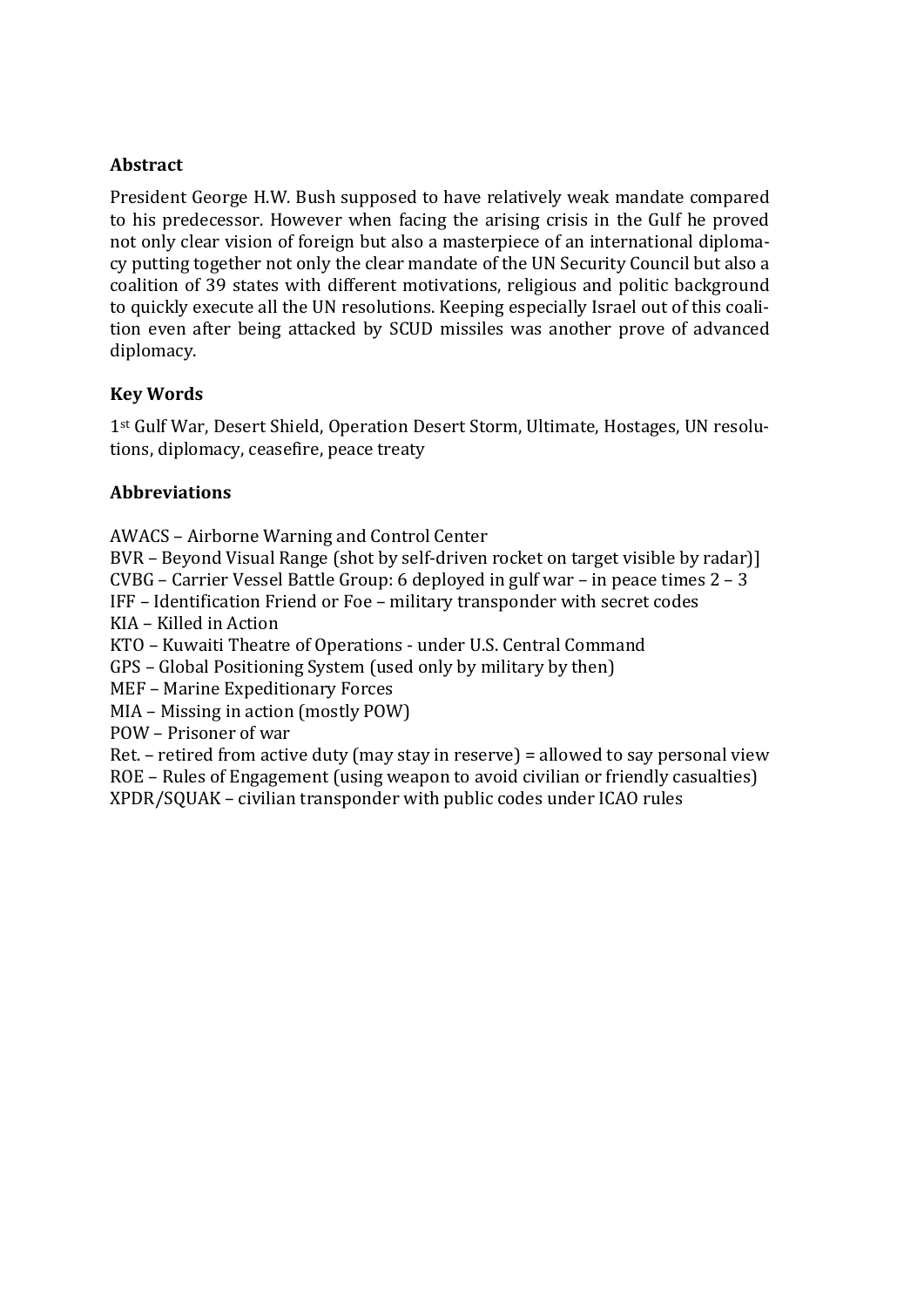| $\mathbf{1}$ | Pre-war diplomacy             |            |  | 4  |
|--------------|-------------------------------|------------|--|----|
|              | 1.1                           |            |  |    |
|              | 1.1.1                         |            |  |    |
|              | 1.2<br>1.2.1                  |            |  |    |
|              |                               |            |  |    |
|              | 1.2.2                         |            |  |    |
|              | 1.3                           |            |  |    |
|              | 1.3.1                         |            |  |    |
|              | 1.4                           |            |  |    |
|              | 1.4.1                         |            |  |    |
| $\mathbf{2}$ | <b>Operation Desert Storm</b> |            |  | 8  |
|              | 2.1                           |            |  |    |
|              | 2.2                           |            |  |    |
|              | 2.3                           |            |  |    |
|              | 2.4                           |            |  |    |
|              | 2.5                           |            |  |    |
|              | 2.6                           |            |  |    |
| 3            |                               | Literature |  | 11 |
|              | 3.1                           |            |  |    |
|              | 3.2                           |            |  |    |
| 3.2.1        |                               |            |  |    |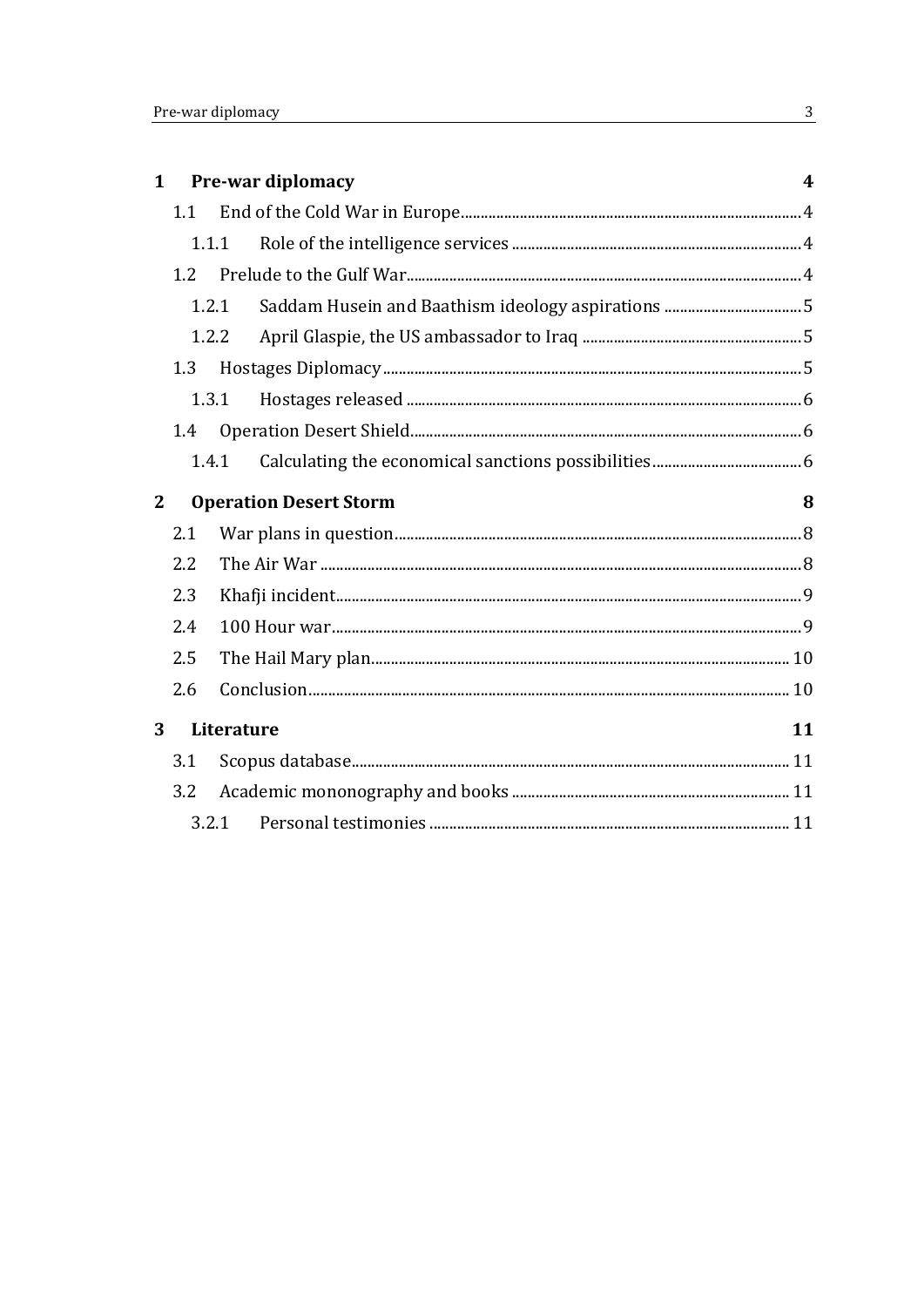# **1 Pre-war diplomacy**

### **1.1 End of the Cold War in Europe**

41st president of the United States George Herbert Walker Bush was a vice president of the United States in 80ies when the bipolar world was melting down. Already since 1986 president Michail Gorbachev changed gradually the very authoritative Beznev doctrine using tools as "Perestrojka" or "Glasnost" known even in English. He was also influenced by the Cernobyl nuclear tragedy (he comes from the mixed Russia-Ukrainian marriage). Mr.Gorbachev vision was rather idealistic when confronted with hard actor style of Ronald Reagan talking straight in Berlin: "Mr.Gorbachov turn down this wall…". Mr. Reagan was not willing to compromise in Reykjavik in 1986. It was virtually end of the Soviet influence in eastern Europe. Communist block melted down quickly in 1989. Removing the iconic Berlin wall. USA became the far most in debts country (both internally and externally). They could afford that unless dollar remains the main reserve currency in the world. (Achen, 1989)

#### **1.1.1 Role of the intelligence services**

Before he was the vice-president George Bush was a long term the director of CIA. Having the best overview of the intelligence communities (inclusive FBI, NSA, DIA, Pentagon + others). The tough position of Soviet union was not strange for him and very early becomes the period of very informal information exchange not only between Bush and Gorbachev but also in certain cases even between their own intelligence communities. As Colin Cambell states in his academic review: Phone diplomacy was very strong point of president Bush even in 90ies when video conferences were not quite common (also possible): hot line Moscow-Washington was established since 1962 after the Caribbean crisis and became frequently used agsain. In 1991 president Gorbachev was even unofficially warned about the probable coup d´etat atettempt that turned out finally relatively well but ended the Soviet era and communist party was banned by the Russia president Jelcin.

#### **1.2 Prelude to the Gulf War**

During most of the period of communist meltdown the Iraq lead the longterm war against Iran being supported by paradox both by the US, France and Soviet Union. All of them were bothered by the Ayatollah theocratic regime => enemy to all of the world including Arab nations.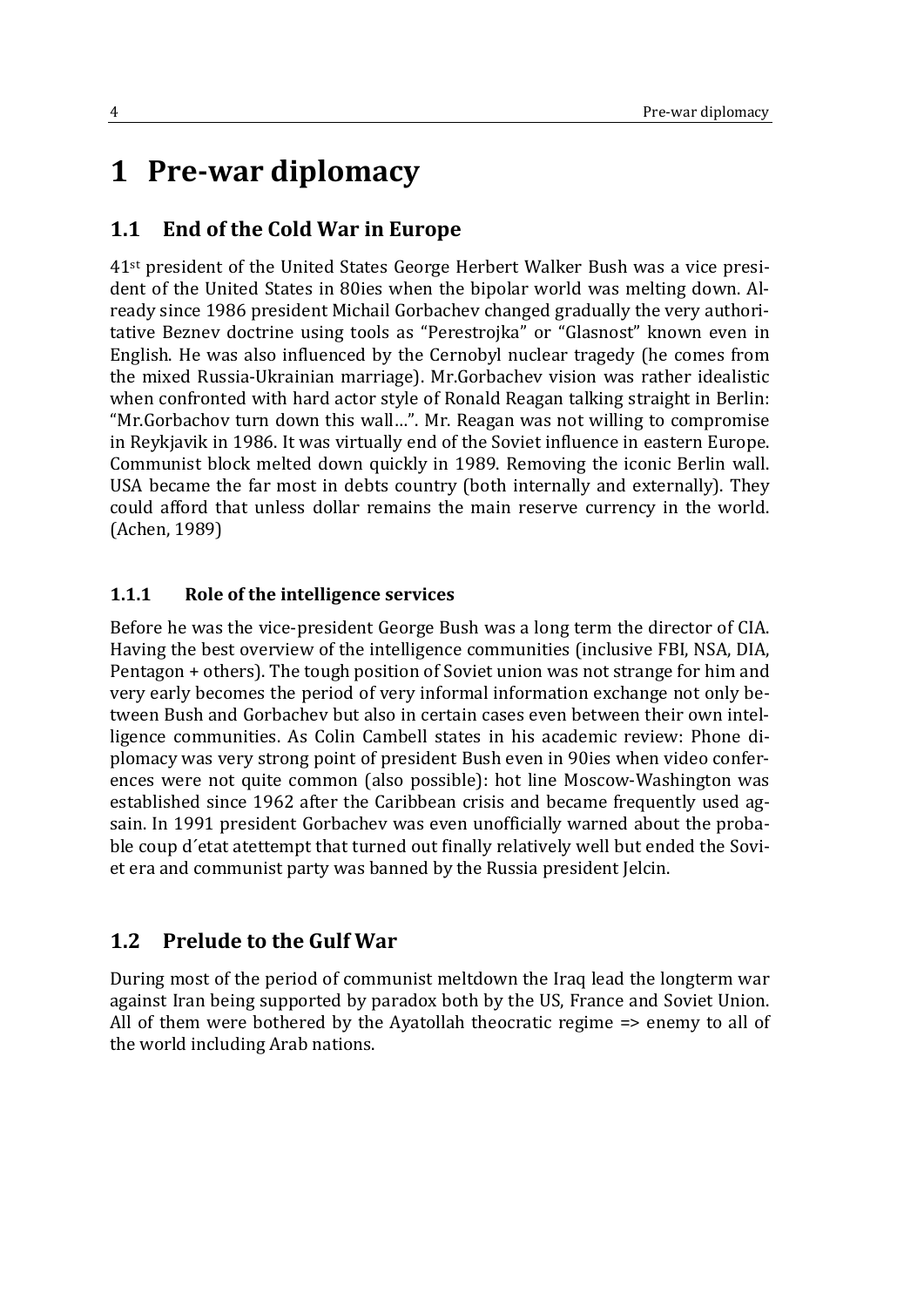#### **1.2.1 Saddam Husein and Baathism ideology aspirations**

Iraq finally won the war. It remained economically ruined. At the same time Saddam aspired once again to become a leader of Arab world proclaiming that he was protecting Arabs from Persian (non-Arabic) Iran. The main issue were the money borrowed from oil rich countries. As mentioned above the intelligence community as well as the press cover concentrated on the future in Europe. The arising Gulf conflict was covered mainly Arab League of nations and strongly underrated. Arabic diplomacy historically based on many non-written ancient habits. and relies strongly on the non-written promises as a bit naive nature of their nations. Both Husni Mumbarak and the king Fahd were assured that Saddam Husein is just bluffing when deterring Kuwait. By own words both felt the broken promises like the knife in their back and joined they military units to formed coalition. The satellite snaps showed completely different picture of the story and at least 48 hours before the invasion started on August  $2<sup>nd</sup>$  there emergency of war was raised to "orange" level. Both president Bush and British prime minister Margaret Tatcher were kept in Camp David residende on bilateral meeting: but they reaction was very quick and immediate as described lower.

#### **1.2.2 April Glaspie, the US ambassador to Iraq**

One of the mistake of Saddam in diplomacy was meet the U.S. Ambassador on July 28th on bilateral talk. There exist more transcripts of their talks however the most medialized version in (Danspeckgruber, 1996) cites Glaspie saying: "We have no opinion on your Arab-Arab conflicts, such as your dispute with Kuwait. [Secretary](https://en.wikipedia.org/wiki/James_Baker)  [Baker](https://en.wikipedia.org/wiki/James_Baker) has directed me to emphasize the instruction, first given to Iraq in the 1960s, that the Kuwait issue is not associated with America."

Her words worthily ended up the carrier of this senior diplomat and confused Saddam even more: that USA would not react at least not in military way. That seems a bit strong as Arabic culture by then did not recognize much a women authority. Anyhow was vaguely said during the meeting it was in sharp opposite to what both Bush and Tatcher said on improvised conference just 5 days later.

## **1.3 Hostages Diplomacy**

Very unprecedented issue occurred when Sadddam Husein hold the hundreds of foreign hostages against their will. That was strictly condemned by the whole world. Bush (Campell, 1991) did not over emphasize this particular issue just clearly proclaimed that "He will make Iraq government fully responsible for the health and lives of the hostages held against their will" –in this contexts as at the same time dozens of foreign press and TV workers are voluntarily coming to Iraq and accredit here to cover: under both sides censorship as Peter Arnet mentioned.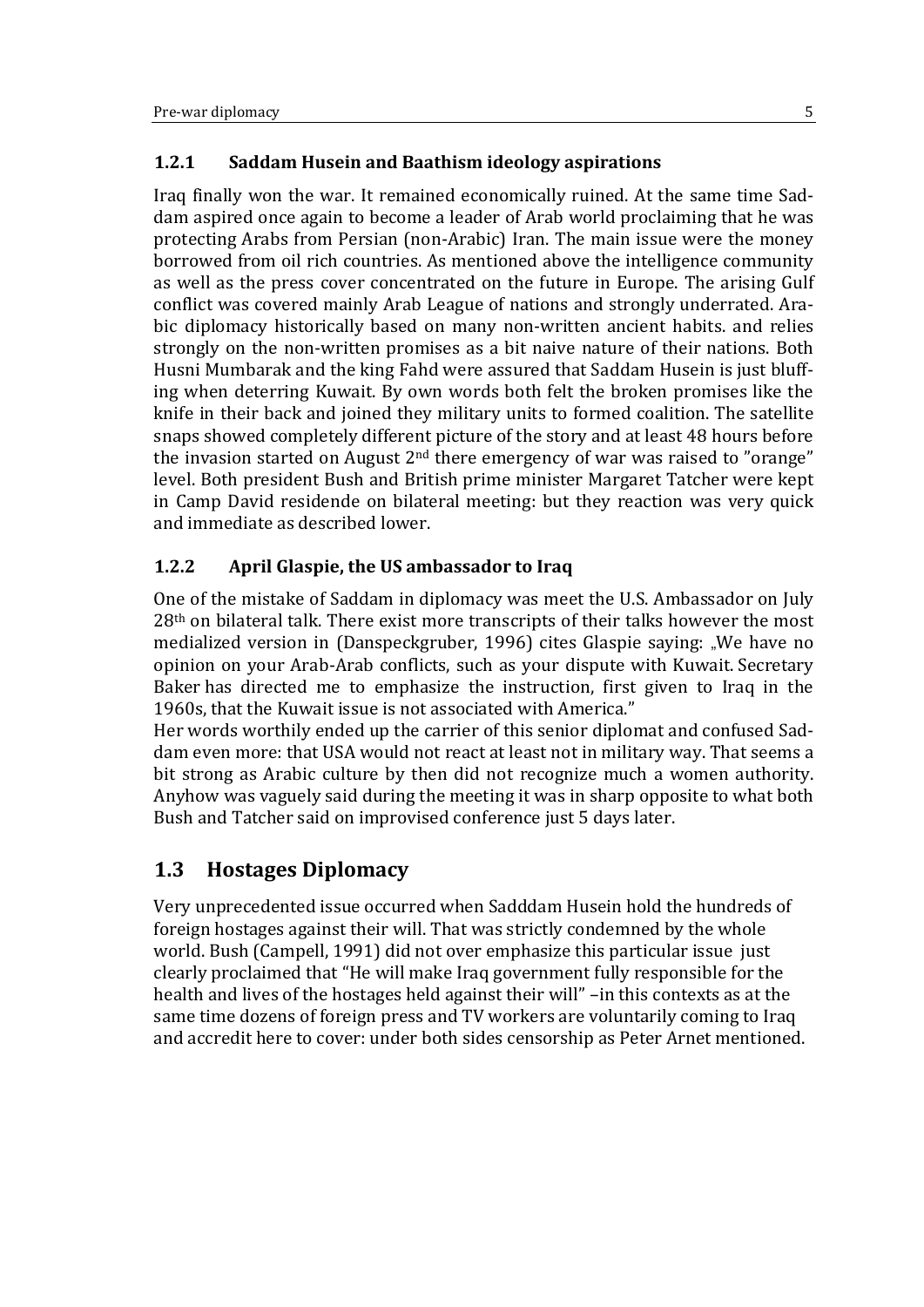#### **1.3.1 Hostages released**

On December 3rd Saddams declares his "50:50 chance of war on TV". Ten days later he released last hostages with exception of accredited press personal who wanted to stay. Saddam did not also succeed to arrest original Kuwaiti government as he planned for leverage negotiations.

This unprecedented issue had an extra end-game when Sawfah Airport ceasefire was signed and some investigation were needed for Kuwaities held in Baghdad versus Iraq statement that those were only Iraq citizens escaping from Kuwait after invasion.

### **1.4 Operation Desert Shield**

As the 4th largest mobilized (inclusive non-profesional) army of Iraq by words of Gen. H.N. Schwarzkopf even larger then the U.S. military (Schwarzkopf, 1992) invaded Kuwait within hours of Aug 2nd the UN Security Council passes the resolution No.660.

To be honest: U.S. did not count for national guard and reserves from which 40 thousand were activated to cover the logistic services on US home bases while nearly half of all American Army in Active duty: 400 thousand later 560 thousand of troops many of them also in logistics and support services) was send to Gulf. Firstly these were as usual both Marines division (MEF), 101st Air assault, 82nd Airborne, 1st Cavalry div, 24th div (specialized on desert war) divisions + some other units (cavalry regiments, "Tiger" brigade which is officially part of 2nd armored division. A plan created by US Central Command was confirmed by chief of staff and latest by October 1990 there was practically no real danger of Saddam Invading Saudi Arabia. Even before the war started the casualties occurred mostly relating to logistic accidents and mishaps as moving the half-milion (size of an average city) around the globe.

Although nobody mentioned a possibility of war yet Bush was talking very straight: "the annexation of Kuwait is not going to stand" …… and "We are dealing with Hitler revisited…" with reference to his own WWII experience. Bush had clear exact knowledge of Hitler policy and appeasement on European war although Bush himself was active pilot on San Jacinto Aircraft Carrier in Pacific (probably youngest naval pilot) during WWII. He was shot down after attacking Japanese communication center and a film record preserved and became very known during his campaign where US submarine is saving Bush from the sea while his 2 other crewmen did not survived. Bush therefore proved his courage and even will to sacrifice for the country as he appreciated human life price as well.

#### **1.4.1 Calculating the economical sanctions possibilities**

Strict economic sanction were immediately passed to Iraq and they could be also quickly executed as American Navy now dominated the Gulf and both Syria and Turkey were supporting coalition. The only weak point was Jordan king Hussein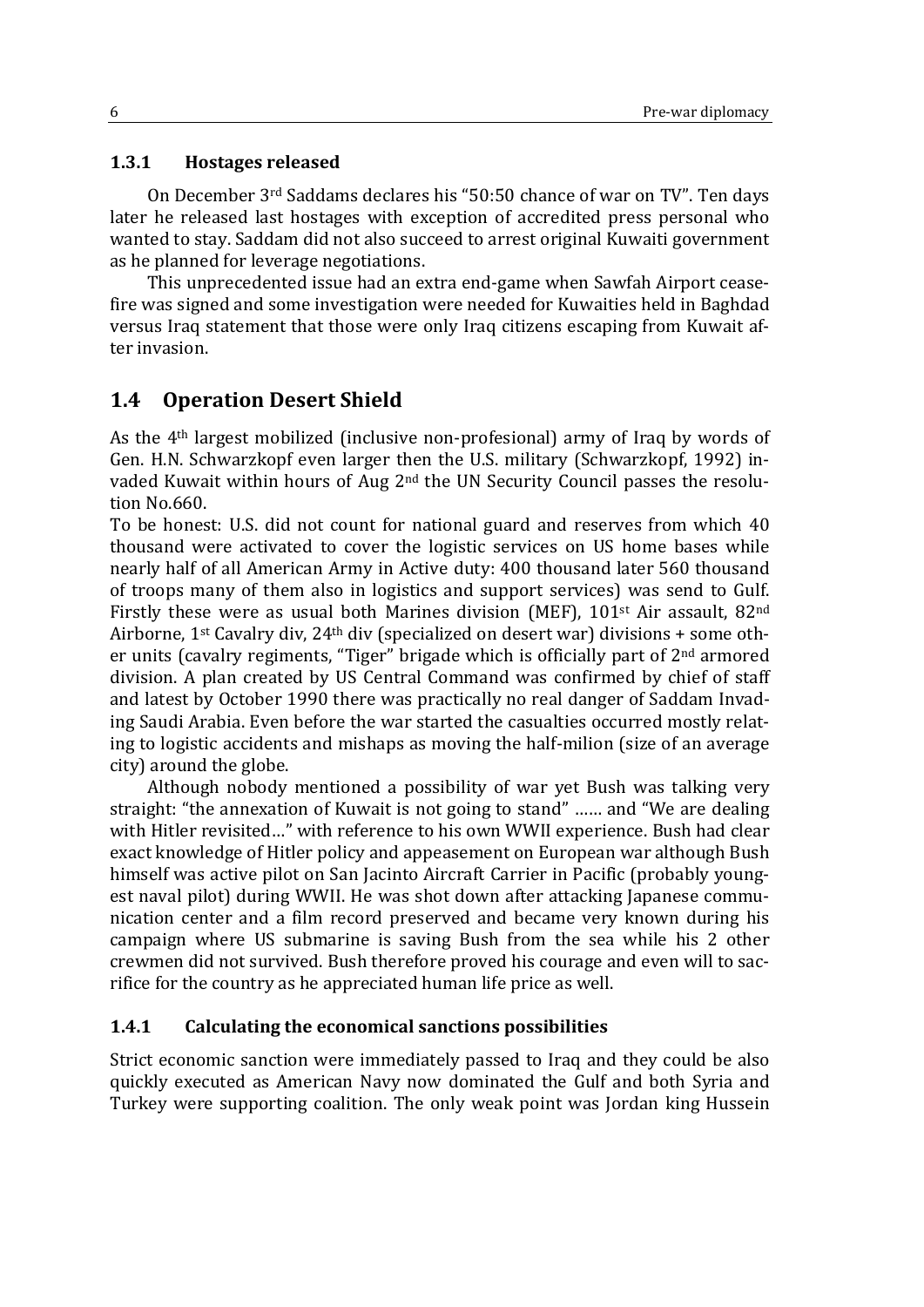supporting Saddam even on TV. Bush ordered Secretary of state (Baker) to calculate when the effect of sanction can be expected: the estimate of at least 2 years did not make him happy as he preferred immediate withdrawal of Iraq from Kuwait. The Saddam response was not polite one: first he appointed very unqualified puppet government which did not worked well and so made Kuwait soon as the 19th province of the Iraq itself. Building an international coalition lead by US was Bush´s masterpiece. Another Saddam's failure was his faith that US would stream to avoid any military action due to so called "Vietnam syndrome". He left nearly half a year of time to president Bush to organize 39 state coalition gradually positioned from defend (of Saudi Arabia) to attack position. Resolution 678 passed on November 29<sup>th</sup> gave the deadline of 15<sup>th</sup> January 1991 to withdraw Kuwait. James Baker made his 11 day trip to organize a coalition of 39 countries: Afghanistan, Argentina, Australia, Bahrain, Bangladesh, Belgium, Canada, Czechoslovakia, Denmark, Egypt, France, Germany, Greece, Honduras, Hungary, Italy, Kuwait, Morocco, the Netherlands, New Zealand, Niger, Norway, Oman, Pakistan, Poland, Portugal, Qatar, Saudi Arabia, Senegal, Sierra Leone, Singapore, South Korea, Spain, Sweden, Syria, Turkey, the United Arab Emirates, the United Kingdom and the United States.

The difference was that now was necessary to take into account not only defensive but even offensive scenario. There is true that some countries (like France) preferred to play more defensive position - on left flank, while the others (Czechoslovakia for one) deployed only small specialized unit or only air strike force (according to their possibilities). Japan, Germany and even Russia supported coalition at least moral way: Japanese constitution enables just self-defence and no offensive strike but as gen. Schwarzkopf reminds: Japanese became one of the boldest sponsors of the expensive logistic phase of the operation (Schwarzkopf, 1992) because Japan was probably most dependent on Gulf oil imports while Chine was yet not in so strong position 30 years ago: Deng-Xiao-Ping starting his first reform in very modest way: no official China statement was recorded however votes in UN Security council were more then useful.



Czechoslovakia soldiers delivers drinking water for the U.S. troops..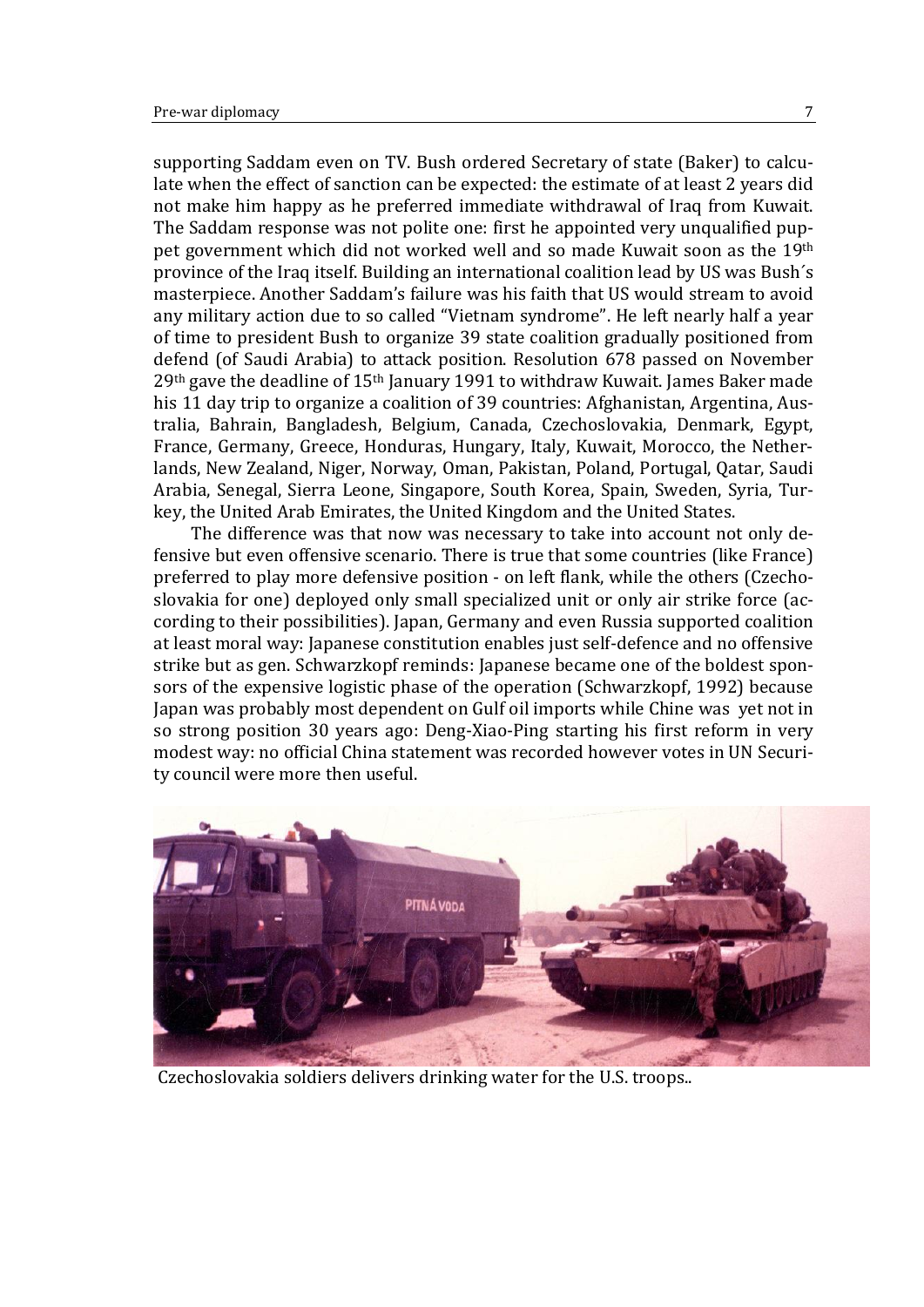# **2 Operation Desert Storm**

### **2.1 War plans in question**

First plan (direct attack) presented to Chief of staff was feasible - however the casualty expectation were too high. As Air Force General Buster Glossom declared: "nobody ever doubt about the final result of the war- the only question was the cost of it": meant here in human lives. For the public relation strict order no U.S. military official was allowed to make any estimate of Iraqi fatalities (i.e. dead) the only numbers available were the number of Iraqi POWs held by coalitions (tens of thousands) and estimate of deserted soldiers (similar number on Iraq side). This strict order was due to very negative experience made in Vietnam because even enemy dead are too sensitive issue for public. So let each side counts only its own. That is why the reporters estimates differs even in order of number.

Final number of allied casualties is also difficult to calculate due to opposite reason: the KIA status (US 149) was compared to some 35 accidents and similar friendly fire cases. Gen. Schwarzkopf does not like to differ as he said: "once any projectile is fired …it is no more friendly to anybody". The whole coalition lost some 400 (incl. serious injured, MIA=mostly POW + other countries losses).

Central command was asked for an alternative plan later known as "Left Hook" and also what is needed to limit casualties: as a result the mighty U.S.  $7<sup>th</sup>$  corps (=several division inclusived armored ones) was moved from Germany (Where it was needed no more). KTO Kuwait Theatre of Operation was ready now.

#### **2.2 The Air War**

Due to the left hook strategy together with fictive ambiphious attack from the right the land units were not actually ready in correct position on Jan  $17<sup>th</sup>$ . More over absolute air power dominance was asked by general including full damage of integrated air defence damage: system KARI (opposite from Iraq) was actually installed by French in 80ies further decrypted by the espionage satellites planes as "Rivet joint" = adapted Boeing 707 with 40 tons of electronic sensors and computers. It is said 7 times stronger than Vietnam in Hanoi. That is why the air war was given the priority. Both naval and land-based from Saudi bases hidden here for the case of cold war from the past already. 100 thousand sorties with minimum casualties (some pilots were saved by special forces others few caught by Iraqis were mis-used for propaganda trials. Only one F18 pilot was killed first day while the estimate was close to 100! As approx. 2/3 of Iraq planes starting never returned home and other were destroyed by bunker buster bombs on earth some preferred to escape to former enemy Iran where they were interned even after war.

The 6 weeks of Air war was much more sophisticated driven usually by AWACS avoiding any air collisions despite relatively dense traffic. Strict ROE enabled civilian planes to travel to Moscow for peace negotiations!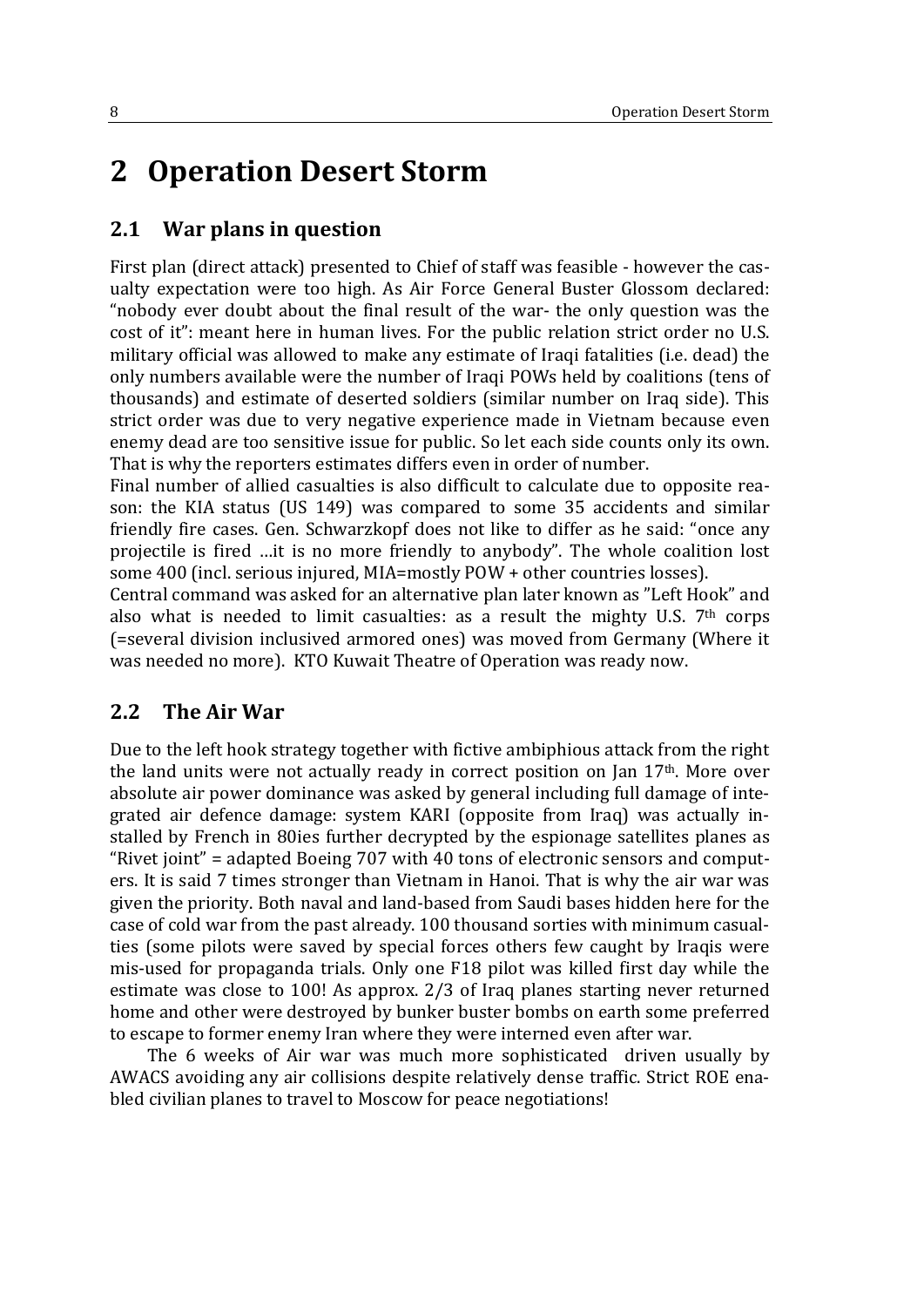#### **2.3 Khafji incident**

Saddam's disdain of (even own) human lives he called for "Mother of all Battles" and had on mind especially blood flods that deters the Allied. The precision bombing did not fulfill this aim and showing limited number of occasional civilian casualties only underlined the fact that allies stream to strike military targets. That is why he made the first ground attack on 30<sup>th</sup> Jan just to abandoned Saudi city of Khafji. Actually it was rather desperate trial to provoke more blood. Actually there were 3 attack planned – 2 of them stopped by air strike before the border. The 3rd one that crossed the border was underrated by allies as "Reconaisence in Force" which was not much pleasant anyhow because if it was the reconaisence really Iraq founds that there are neither strong units on the border no any fortification. There were only several marines OP "Observations post" one of which had to abandon all his belongings (found later as it was) and escaped right to center of Khafji. Directing both Air and artillery power is a dangerous job: 12 marine were killed 7 of which by friendly fire. From 3000 Iraqi troops returned aprox. 800 rest being killed or captured. It showed that Iraqi ground power was probably overrated as they were not able to "fight, communicate and move simultaneously" (Campell, 1992).

#### **2.4 100 Hour war**

The details of Air War are beyond scope of this diplomatic study. Nevertheless big portion of shots were BVR and by paradox the only 1 Saudi pilot (no American) reached 2 shots. Usually Attacking force are supposed to overnumber the defensice troops at least twice. This was not the case as Iraqi were fighting on their home soil: to achieve fair chance for the coalition rude bombardment of the enemy divisions was necessary using the B-52 bombers in last stage. Causing not only human losts but also enormous rate of desertion of Iraqi troops.

Before the Ground War unleashed Saddam received 1 more and last ultimate: Till noon local time Saturday Feb 23RD to start complete and unconditional withdrawal. This last ultimate was a result of Michail Gorbachev mediatory pleading for peace.

Saddam as usual ignored all the diplomatic ultimates and ground war started at 4 a.m. on Sunday morning 24th Feb in rainy weather. It did not prevent 101st to provide the largest 300 helicopter attack in history and setting its own the base 50 miles inside Iraq for supporting further air attack.

Although the war was quick there is again beyond the scope to describe the strategy: left flank was covered by French division. Main attacking group were 2 corps forming American 3rd Army and targeting mainly republican Guard. British 1st Armored Div. Attacked through Wadi Al Batin. The liberation of Kuwait itself was honor of most of the Arab Units (Saudi, Egyptian, Syrian, Quatar, Kuwaiti, Emirates…) together with US Marines. Those were partly faking the amphibious attack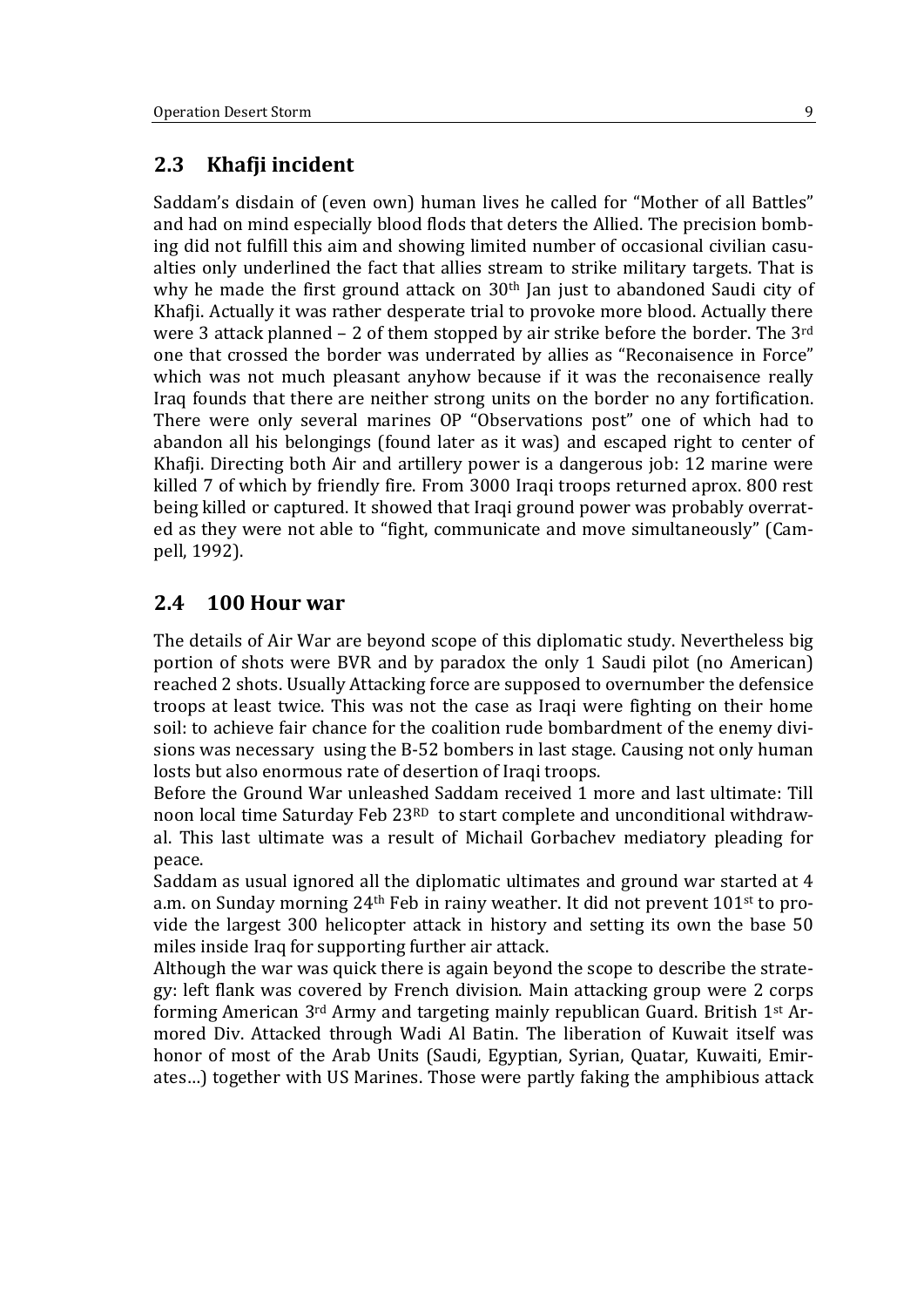from the sea. Not to forget number of special forces group operating due to GPS in Western desert more reliably then Iraqi soldiers at home: who often lost their way.

#### **2.5 The Hail Mary plan**

The "Hail Mary" is the slang from football strategy typical for last decisive minutes and meaning all players play offensive role with minimum defense. Most generals did not know that would come into effect on 8 a.m. on Thursday morning. After the intensive bomb raid on Highway from Kuwait City to Basra later known as a "highway of death" George Bush influenced by the strong public opinion made this decision with demarcation line before the Euphrat river. The Cease-Fire was signed by Iraqi generals authorized by Hussajn to accept practically all the condition. Anyhow Iraq republican guard brake the cease fire by attacking 24th Division trying to shoot out of Basra and escape to Baghdad: after few hours this incident was over. Gen. McCaffry (ret.) admits: "it was big political miscalculation."

#### **2.6 Conclusion**

The final peace treaty was signed later on in April as the UN Security council had to adopt the 661 resolution imposing not only economic embargo excluding medical supplies, food and other items of humanitarian help. Coucils´ sanction committee was established. Several upraising against Saddam could not be supported from the outside (ba-sed on UN diplomacy) with exception of non-flight zones on both south and northern Iraq. All the previous resolutions were confirmed.

No International Court Martial was established and none of the Hussein regime representants were judged even despite the clear war crimes made not only against Kuwaities but also against Kurds, Shia muslims and other. Not to mention unprecedented crimes against environment by flooding the crude oil into the sea and intentional setting fire on hundreds of Kuwaiti oil wells.

Basically after the 1<sup>st</sup> Gulf War both the diplomacy and international justice became teethless. It did not diminish the great president Bush success to out together probably the coalition comparable with anti-Hitler coalition since WWII. Unfortunately bold vision that should replace bipolar world by multipolar taking into account more responsible sides inclusive China, Russia, EU + others. Bush called his bold optimistic vision as the "New World order" which afterwards was misused by some reporters as pejorative nick name for conspiracy theories as "Bilderberg" etc. Bush's little bit reserved attitude after a cease-fire with minimum casaulties was commented by a reporter absence of pleasure. Gen. Norman Schwarzkopf apologized from one of the festive military parade: being instead at the same time present at the requiem mass celebrated for the casualties of war.

Far later after 9-11 (after certain US investigation) Saddam was judged and executed purely by Iraq own justice (no other body involved) for evident war crimes.